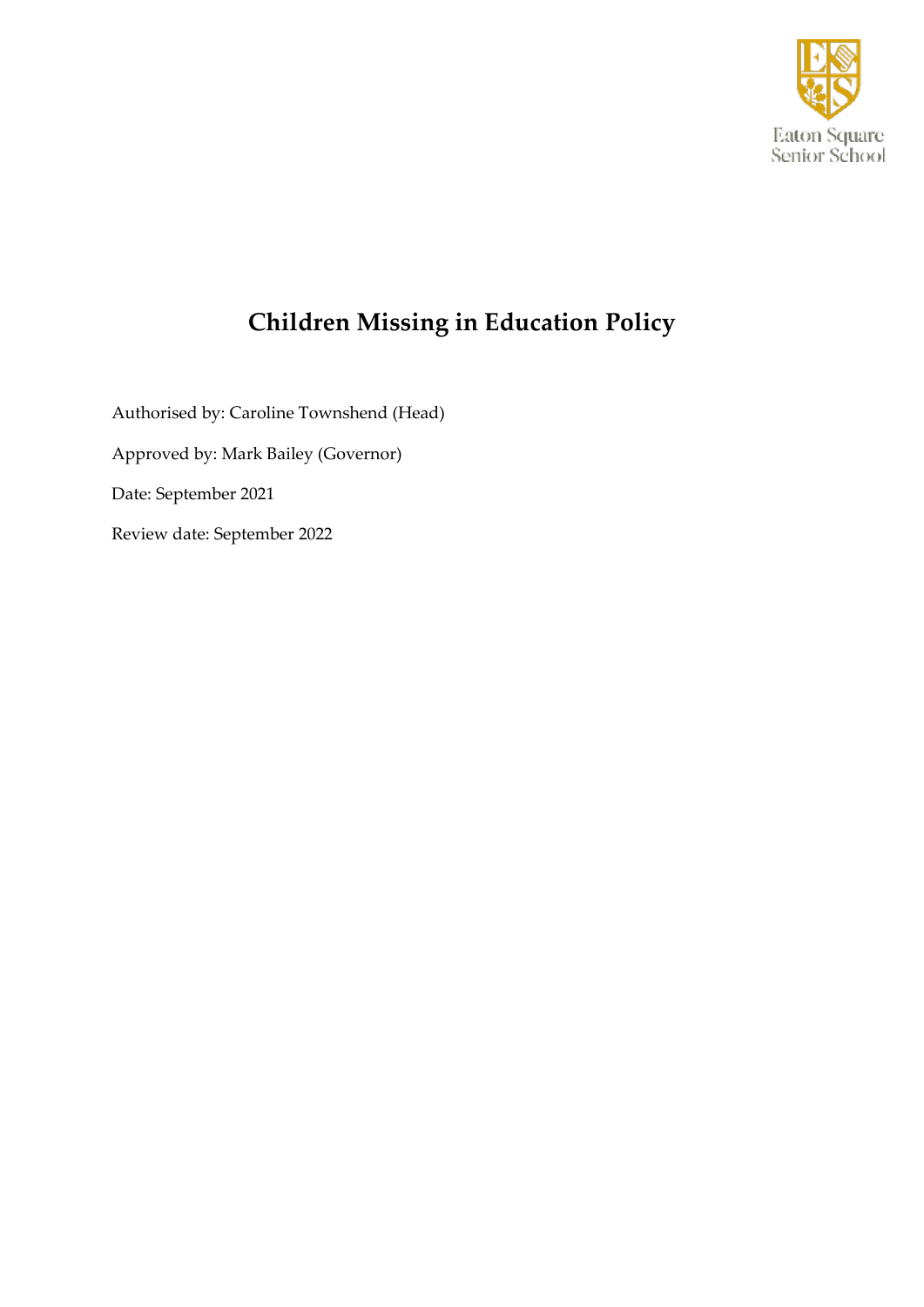## **Introduction**

This procedure applies to staff (including volunteers), students and parents at Eaton Square Senior School. The procedures may be adapted as necessary.

This Policy should be read in conjunction with the following Policies:

- 1. Safeguarding and Child Protection Policy
- 2. Attendance Policy

Publication: This procedure is published to all staff and is available to parents and students via the school website. This procedure can be made available in large print or another accessible format if required.

#### **Aims**

Through these procedures we aim to:

- 1. protect the health and safety of students at the School;
- 2. ensure that School staff know how to respond if a student goes missing.

#### **Responsibility**

The Governors delegate appropriate responsibilities for the day to day management of the School to the Head. In practice, all members of staff contribute to the safety of students at the School by providing appropriate supervision in accordance with the directions of the Head and Senior Leadership Team. Schools are under a general duty to supervise students to the standard of a prudent or careful parent. Any member of staff who notices a student is missing or sees a student in a place where the student should not be has a duty to inform the Deputy Head Pastoral or the Head of Section without delay.

#### **Procedure for a Student missing during the day**

All students should be registered on iSAMS in morning and afternoon registration and for every lesson during the day. If a teacher or other member of staff notes that a student is missing from class/sport practice/ other activity and is not marked absent on iSAMS, they should contact the Form Tutor or the Head of Section, without delay.

The Senior member of staff or Tutor will then:

- 1. Check iSAMS to see if the student was marked present in the previous lesson.
- 2. Check the student's timetable for that day.
- 3. Check with Reception to see if the student has signed out for an authorised appointment.
- 4. Contact the School counsellor. Check the location where the student was previously if not in class e.g. Arts rooms, Music and Drama Room.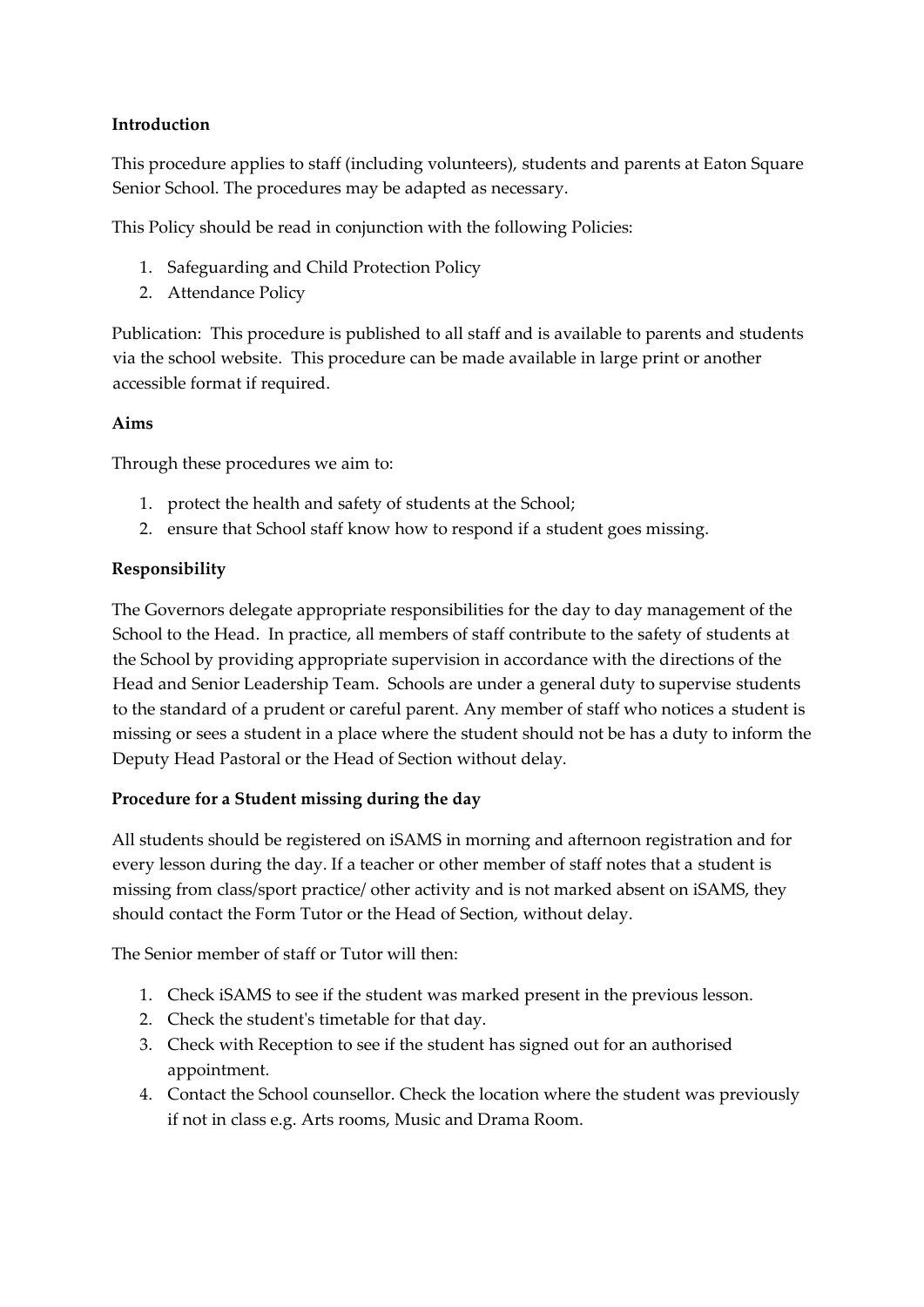If the student cannot be found following the above investigation, the Form Tutor or the Head of Section will notify the Deputy Head Pastoral or in their absence, the Head. An initial search will be made using assistance from the School administrative staff as available or required. The Head will be kept informed by the Deputy Head Pastoral.

As part of the initial search process, friends and classmates of the student will be asked if they have any knowledge of the missing student's whereabouts.

If the student is found on site or in the vicinity, the School staff will make a concerted effort to persuade the student to return to the School. If the student then refuses to do so, staff members will attempt to continue to monitor the student's whereabouts. Staff should contact the parents in such circumstances.

If the student is not found after the initial search, the Head of Section will contact the student's parents at this point and the situation must be reported to the Head along with the relevant details. All decisions on contacting parents should be made by the Head or Deputy Head Pastoral.

If the initial search is unsuccessful, the Deputy Head Pastoral will contact the police after consultation with the parents (where appropriate) and provide the police with the information listed below, as well as any other information reasonably requested by the police.

#### **Information to be provided to the Police**

Should the School need to contact the Police, the following information should be provided:

- 1. the student's name
- 2. the student's age
- 3. an up to date photograph if possible
- 4. the student's height, physical description and any physical peculiarities
- 5. any disability, learning difficulty or special educational needs that the student may have
- 6. the student's home address and telephone number
- 7. a description of the clothing the student is thought to be wearing
- 8. any relevant comments made by the student about their intentions

The information will then be passed to the various police stations through police channels and no further notifications from the School should be necessary.

#### **Review**

This policy shall be reviewed every two years by the Deputy Head Pastoral and updated as necessary. In undertaking the review, account will be taken of any incidents in the Missing Student Incident File that indicate that there may be a problem with supervision, student